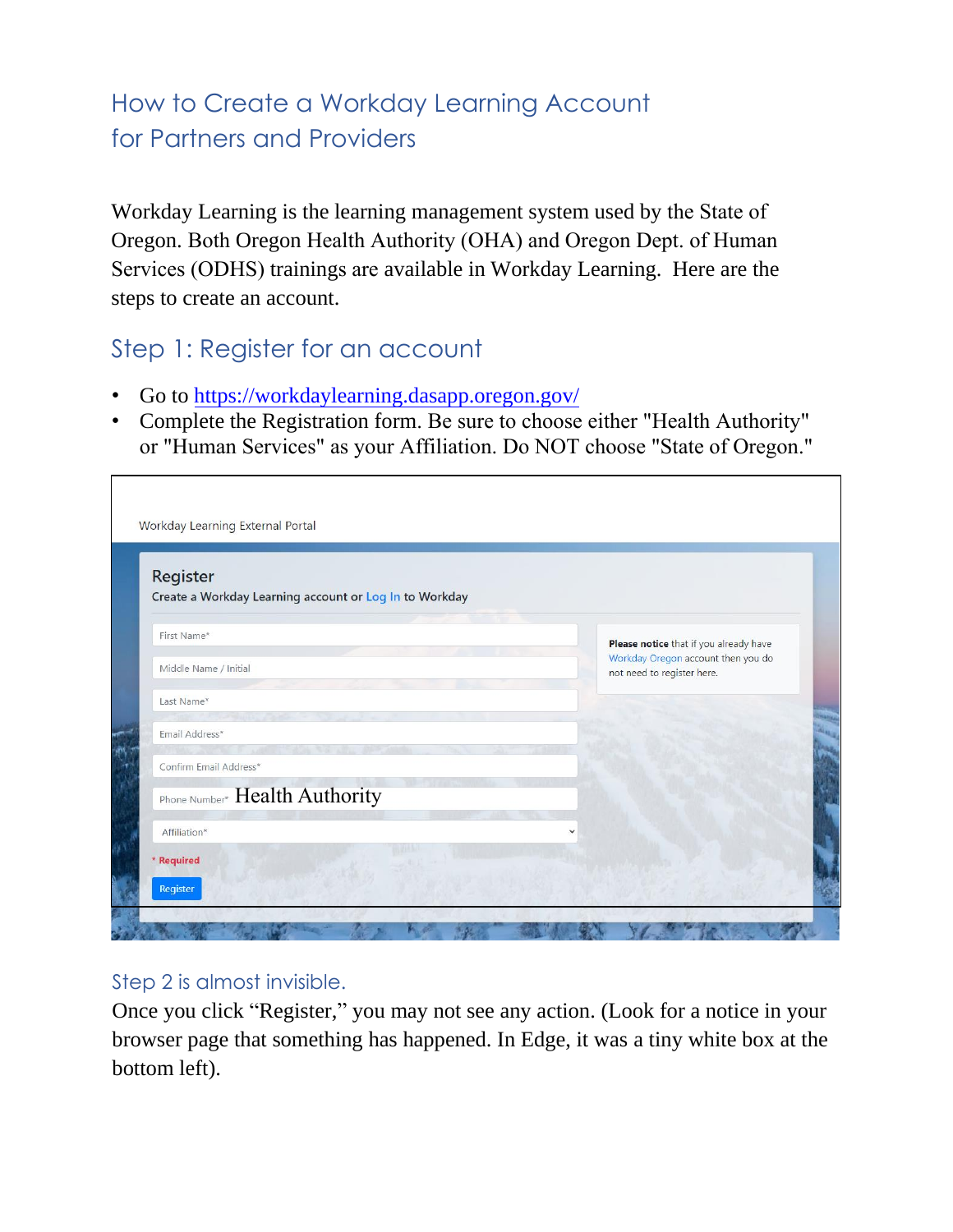#### Step 3: Check your email!

Three emails will be sent at the same time. Email #2 includes the log in URL and your username which will begin with EEL followed by numbers.



You will receive a success notice:

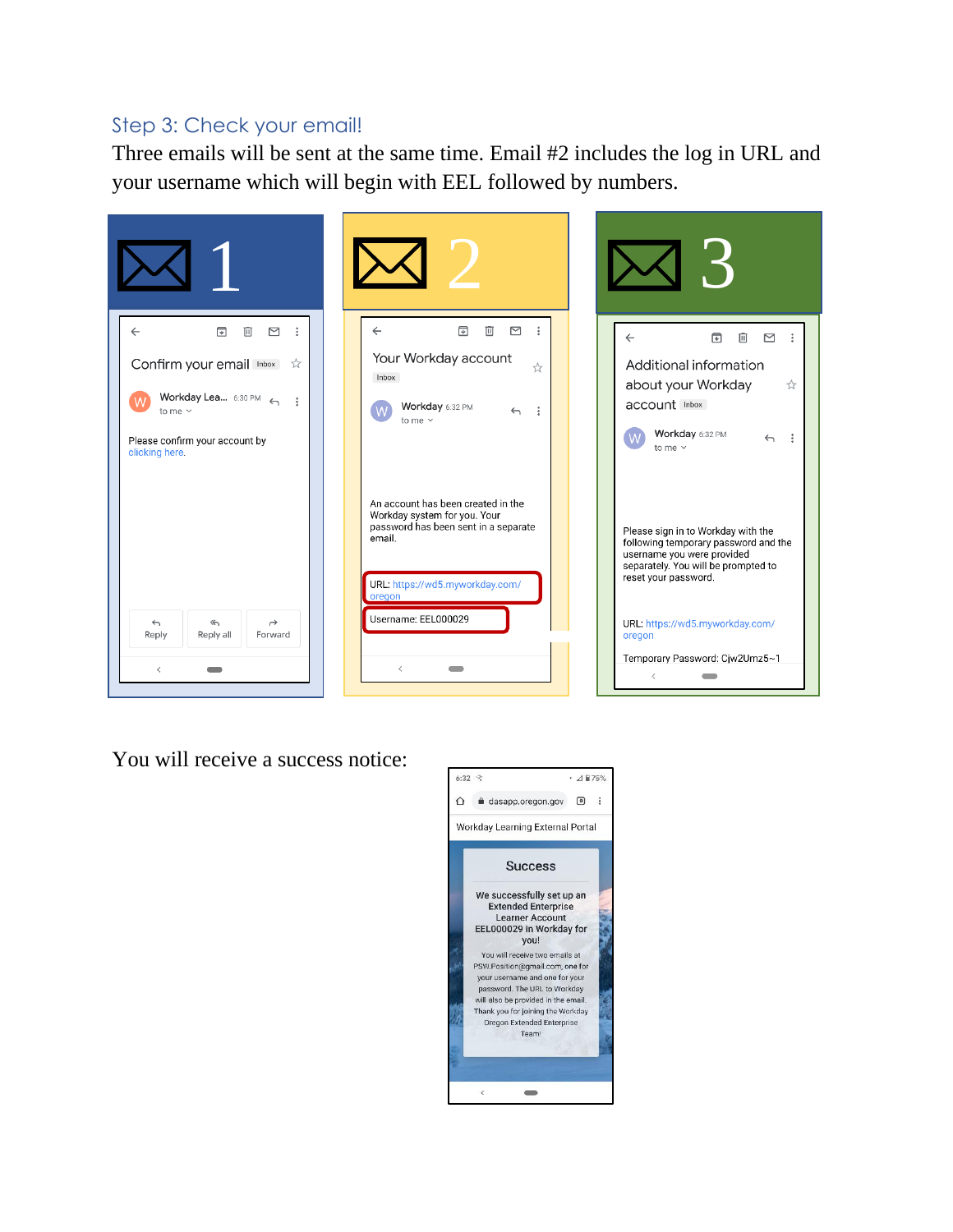Step 4: Log in to Workday with your username and temporary password <https://wd5.myworkday.com/wday/authgwy/oregon/login.htmld>



### Step 6: Reset your password and choose security questions

| workday.                    |  | workday.                                               |  |  |
|-----------------------------|--|--------------------------------------------------------|--|--|
| Please change your password |  | <b>Select Security Questions</b>                       |  |  |
|                             |  | What car do you wish you owned?<br>$\checkmark$        |  |  |
| <b>Change Password</b>      |  | Answer<br>$\varnothing$                                |  |  |
| Old Password                |  | Who is the person you admire the most?<br>$\checkmark$ |  |  |
|                             |  | Answer                                                 |  |  |
| New Password                |  | $\varnothing$                                          |  |  |
|                             |  | What award are you proudest of?<br>$\checkmark$        |  |  |
| Verify New Password         |  | Answer<br>$\oslash$                                    |  |  |
|                             |  |                                                        |  |  |
|                             |  | What is your favorite musical band?<br>$\checkmark$    |  |  |
| <b>Submit</b>               |  | Answer<br>$\mathcal{Q}$                                |  |  |
|                             |  | <b>Submit</b>                                          |  |  |
| <b>Back to Sign In</b>      |  | <b>Back to Sign In</b>                                 |  |  |